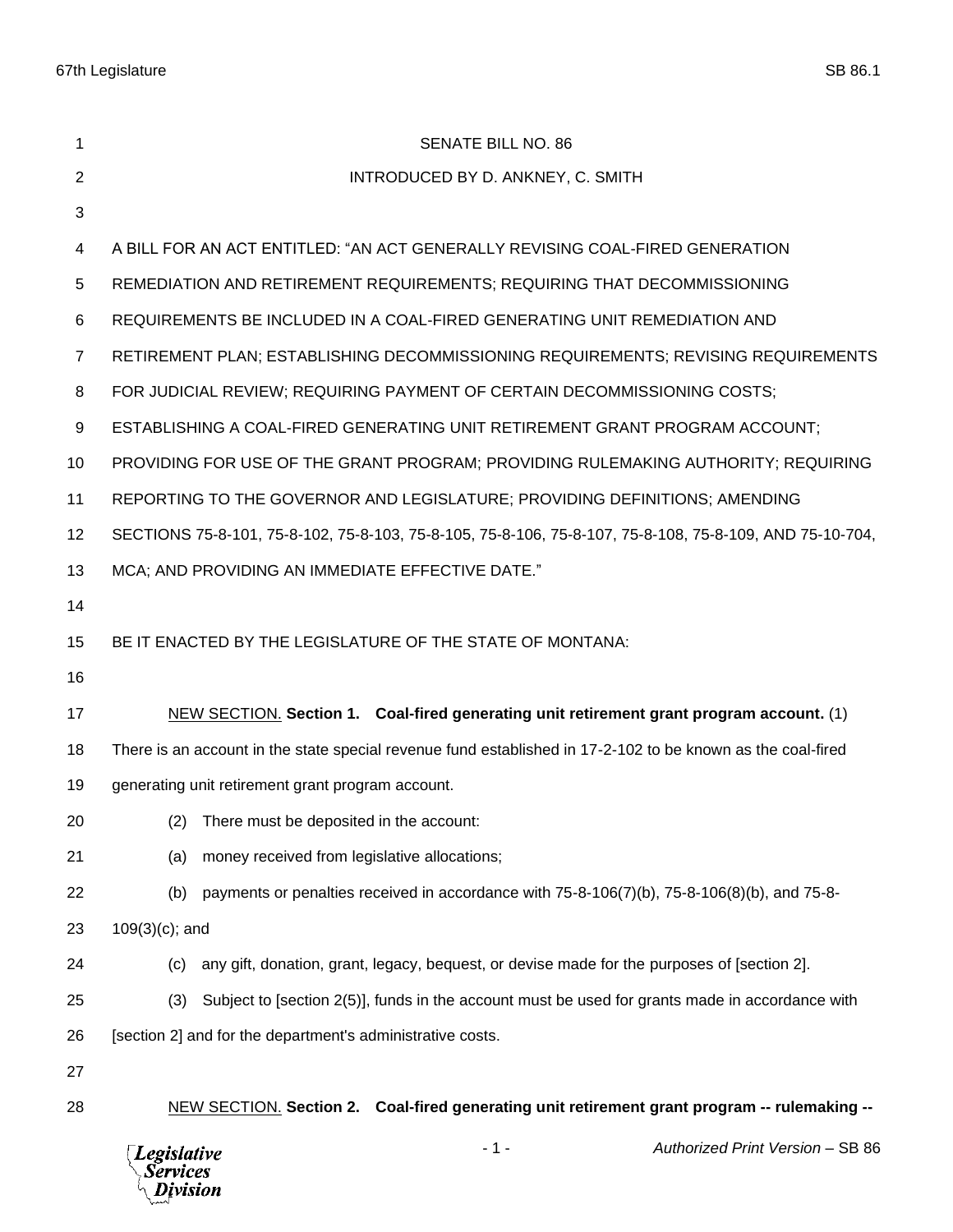Services ivision

 **reporting requirements.** (1) The department shall make grants available using the account established in [section 1] to entities owning property affected by the retirement or pending retirement of a coal-fired generating unit. The department shall award grants using information provided in a remediation and retirement plan in accordance with 75-8-105(1)(f). (2) Grants must be provided to entities including but not limited to residential and commercial real estate owners with property impacted by the retirement or pending retirement of a coal-fired generating unit. (3) Entities may work cooperatively on a grant proposal. The department shall work with applicants in preparing cost estimates for a proposal. In reviewing proposals, the department may consult with other state agencies with expertise pertinent to a proposal and use information included in an approved remediation and retirement plan. (4) The department shall adopt rules necessary to administer and implement the grant program. The rules must provide for distribution methods and reporting requirements for grants. (5) Administrative expenses for the grant program during a fiscal year may not exceed actual administrative costs. (6) The department shall report to the governor and the legislature as provided in 5-11-210 regarding the disbursement of grants that are awarded during each biennium. **Section 3.** Section 75-8-101, MCA, is amended to read: "**75-8-101. Short title.** This part may be cited as the "Coal-Fired Generating Unit Remediation and Retirement Act"." **Section 4.** Section 75-8-102, MCA, is amended to read: "**75-8-102. Findings -- intent.** (1) The legislature, mindful of its constitutional obligations under Article II, section 3, and Article IX of the Montana constitution, has enacted the Coal-Fired Generating Unit Remediation and Retirement Act. (2) It is the legislature's intent that the requirements of this part ensure that appropriate remedies are in place when a coal-fired generating unit is retired to ensure the protection of the environmental life support 28 systems from degradation, and to provide adequate remedies to prevent unreasonable degradation of natural - 2 - *Authorized Print Version* – SB 86 **Legislative**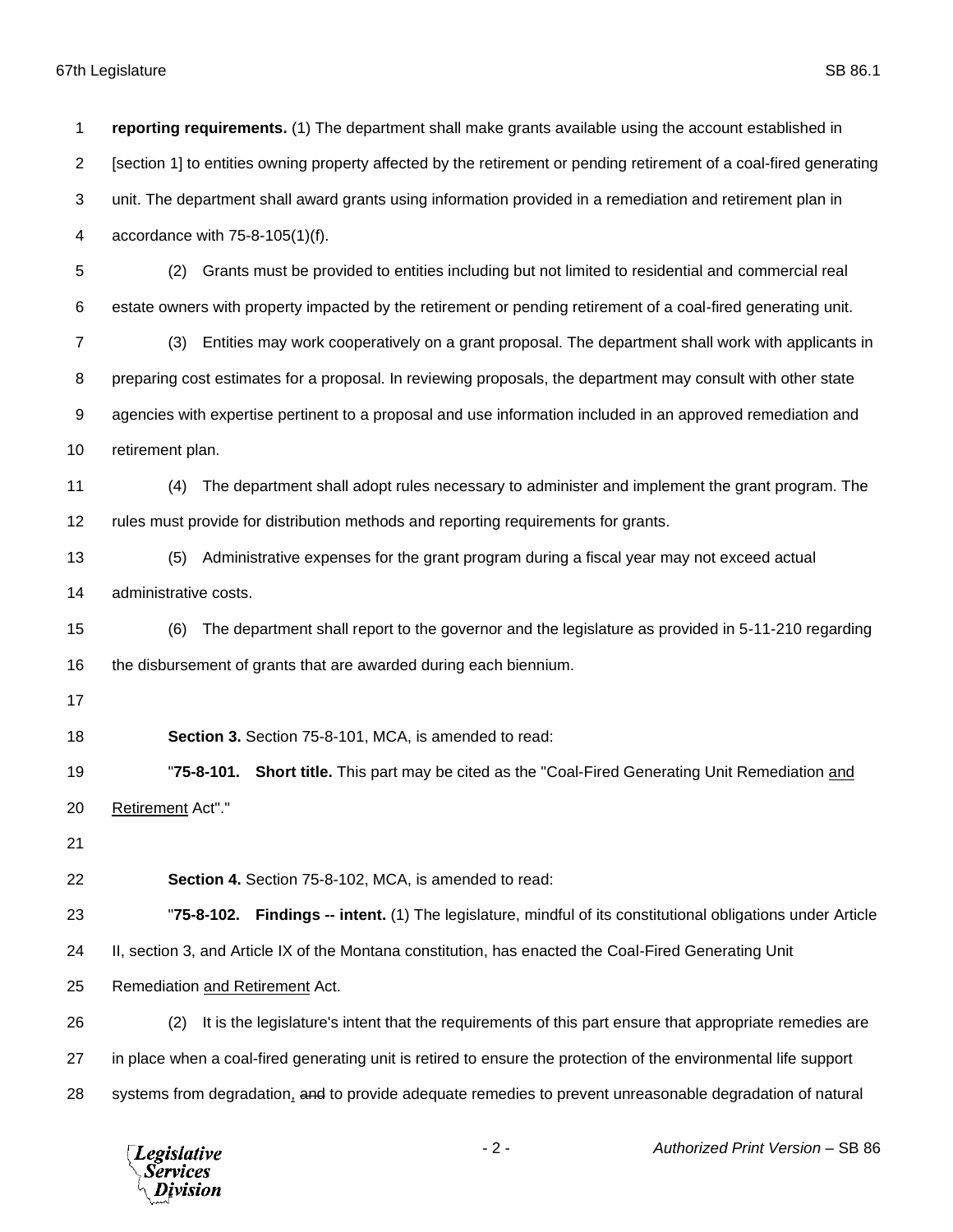| 1  | resources, and to mitigate the effects of the retirement of a coal-fired generating unit on the communities most    |
|----|---------------------------------------------------------------------------------------------------------------------|
| 2  | impacted."                                                                                                          |
| 3  |                                                                                                                     |
| 4  | <b>Section 5.</b> Section 75-8-103, MCA, is amended to read:                                                        |
| 5  | "75-8-103. Definitions. As used in this part, the following definitions apply:                                      |
| 6  | (a) "Affected property" means the property owned by or under the control of an owner that is<br>(1)                 |
| 7  | affected by a coal-fired generating unit, including:                                                                |
| 8  | land, surface water, or ground water directly affected by the coal-fired generating unit, associated<br>(i)         |
| 9  | impoundments, disposal and waste operations, buildings, structures, or other improvements or operations             |
| 10 | infrastructure; and                                                                                                 |
| 11 | (ii) areas affected by activities necessary to the closure and dismantling of the coal-fired generating             |
| 12 | unit.                                                                                                               |
| 13 | The term does not include:<br>(b)                                                                                   |
| 14 | land, water, or air affected or potentially affected by emissions from the operation of a coal-fired<br>(i)         |
| 15 | generating unit; or                                                                                                 |
| 16 | (ii) the mining of coal at an underground or strip mine and used at the coal-fired generating unit.                 |
| 17 | "Applicable legal obligations" means any applicable state or federal environmental laws, including<br>(2)           |
| 18 | but not limited to the Montana Water Quality Act, rules regarding disposal of coal combustion residuals from        |
| 19 | electric utilities, the Montana Major Facility Siting Act, and other applicable laws administered by the            |
| 20 | department in accordance with Title 75. The term includes any consent order or settlement entered into by the       |
| 21 | department and an operator or owner imposing obligations to undertake remediation actions at the coal-fired         |
| 22 | generating unit or affected property.                                                                               |
| 23 | "Coal-fired generating unit" means an individual unit of a coal-fired electrical generating facility<br>(3)         |
| 24 | located in Montana, where the unit has a generating capacity that is greater than or equal to 200 megawatts.        |
| 25 | (a) "Decommissioning requirements" means the dismantlement, removal, and disposal of a coal-<br>(4)                 |
| 26 | fired generating unit, including the unit itself and any related components and materials associated with the unit. |
| 27 | Except as provided in subsection $(4)(c)$ , the term also means the estimated loss of value of a<br>(b)             |
| 28 | residential or commercial property attendant to a coal-fired generating unit based on:                              |
|    |                                                                                                                     |

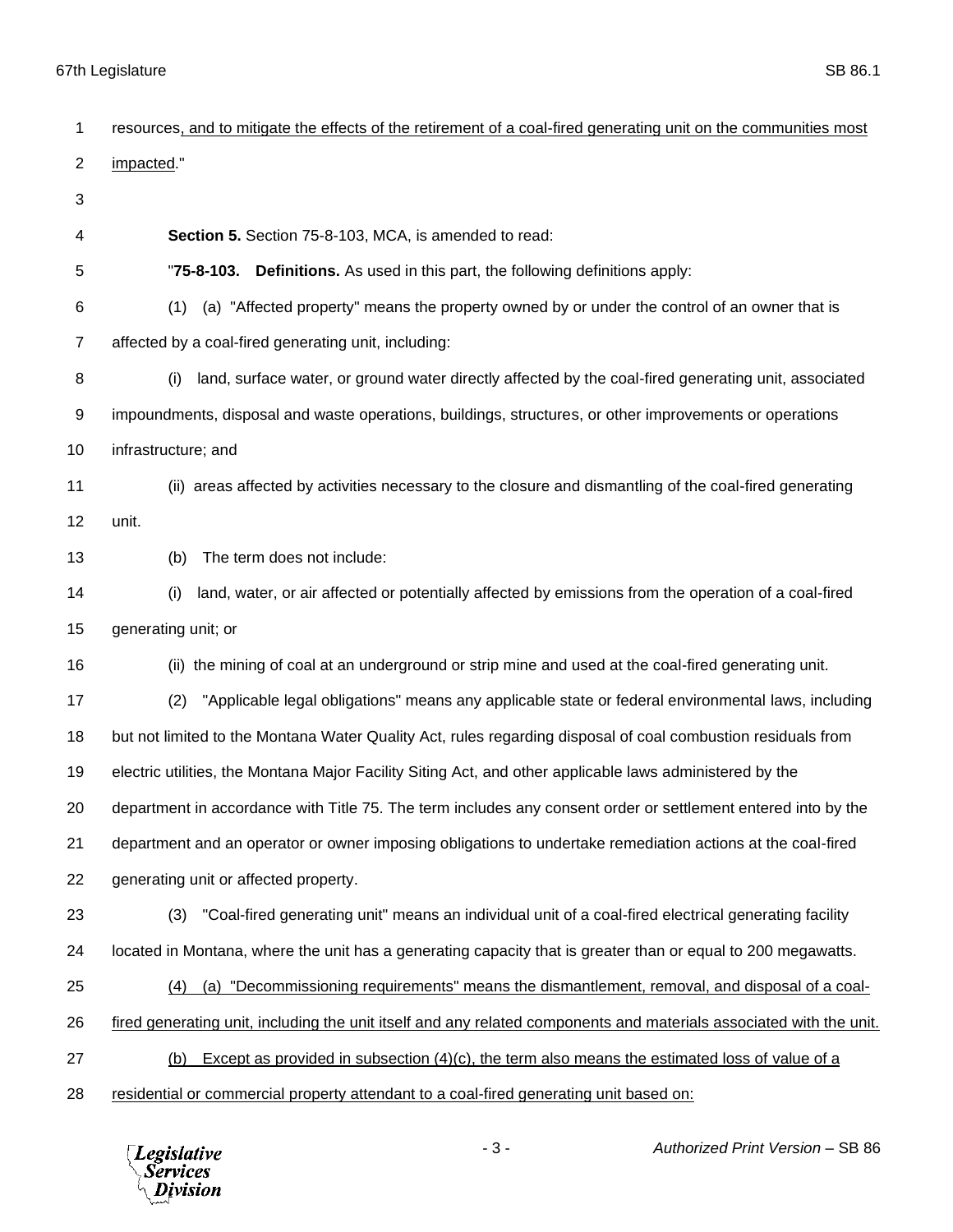| 1              | the owner of the property executing a sale of property after July 1, 2020, and on or before July 1,                 |
|----------------|---------------------------------------------------------------------------------------------------------------------|
| 2              | 2025;                                                                                                               |
| 3              | (ii) the outstanding liability associated with the property, based on the original liability or loan,               |
| 4              | exceeding its fair market value;                                                                                    |
| 5              | (iii) the owner being subjected to a price reduction due to the retirement or pending retirement of a               |
| 6              | coal-fired generating unit; and                                                                                     |
| $\overline{7}$ | (iv) the sale, not including a transfer from borrowers to lenders, that takes place as part of a                    |
| 8              | foreclosure process, including deeds in lieu of foreclosure, foreclosure deeds, or sheriff's deeds.                 |
| 9              | The term does not mean costs or liabilities otherwise defined by a contract between owners,<br>(c)                  |
| 10             | operators, or both.                                                                                                 |
| 11             | "Department" means the department of environmental quality provided for in 2-15-3501.<br>(4)(5)                     |
| 12             | "Operator" means the person engaged in operating or undertaking remediation and retirement<br>$\frac{(5)(6)}{6}$    |
| 13             | actions at a coal-fired generating unit. An operator may or may not be an owner.                                    |
| 14             | "Owner" means a person who has a legal or equitable interest in property subject to this part or<br>(6)(7)          |
| 15             | the person's legal representative.                                                                                  |
| 16             | "Person" means an individual, partnership, corporation, association, or other legal entity or any<br>(7)(8)         |
| 17             | political subdivision of the state or federal government.                                                           |
| 18             | "Reasonably anticipated future uses" means likely future land or resource uses that take into<br>(8)(9)             |
| 19             | consideration:                                                                                                      |
| 20             | (a) local land and resource use regulations, ordinances, restrictions, or covenants;                                |
| 21             | historical and anticipated uses of a site where a coal-fired generating unit is located;<br>(b)                     |
| 22             | patterns of development in the immediate area; and<br>(c)                                                           |
| 23             | relevant indications of anticipated land use from an operator or owner, or both, of a coal-fired<br>(d)             |
| 24             | generating unit, affected property owners, and local planning officials.                                            |
| 25             | $\frac{49(10)}{80}$ "Remediation" means all actions required by an applicable legal obligation directed exclusively |
| 26             | toward achieving a degree of cleanup required in accordance with 75-8-107.                                          |
| 27             | (40)(11) "Retired" or "retire" means the complete and permanent closure of a coal-fired generating unit.            |
| 28             | Retirement occurs on the date that the coal-fired generating unit ceases combustion of fuel and permanently         |
|                |                                                                                                                     |

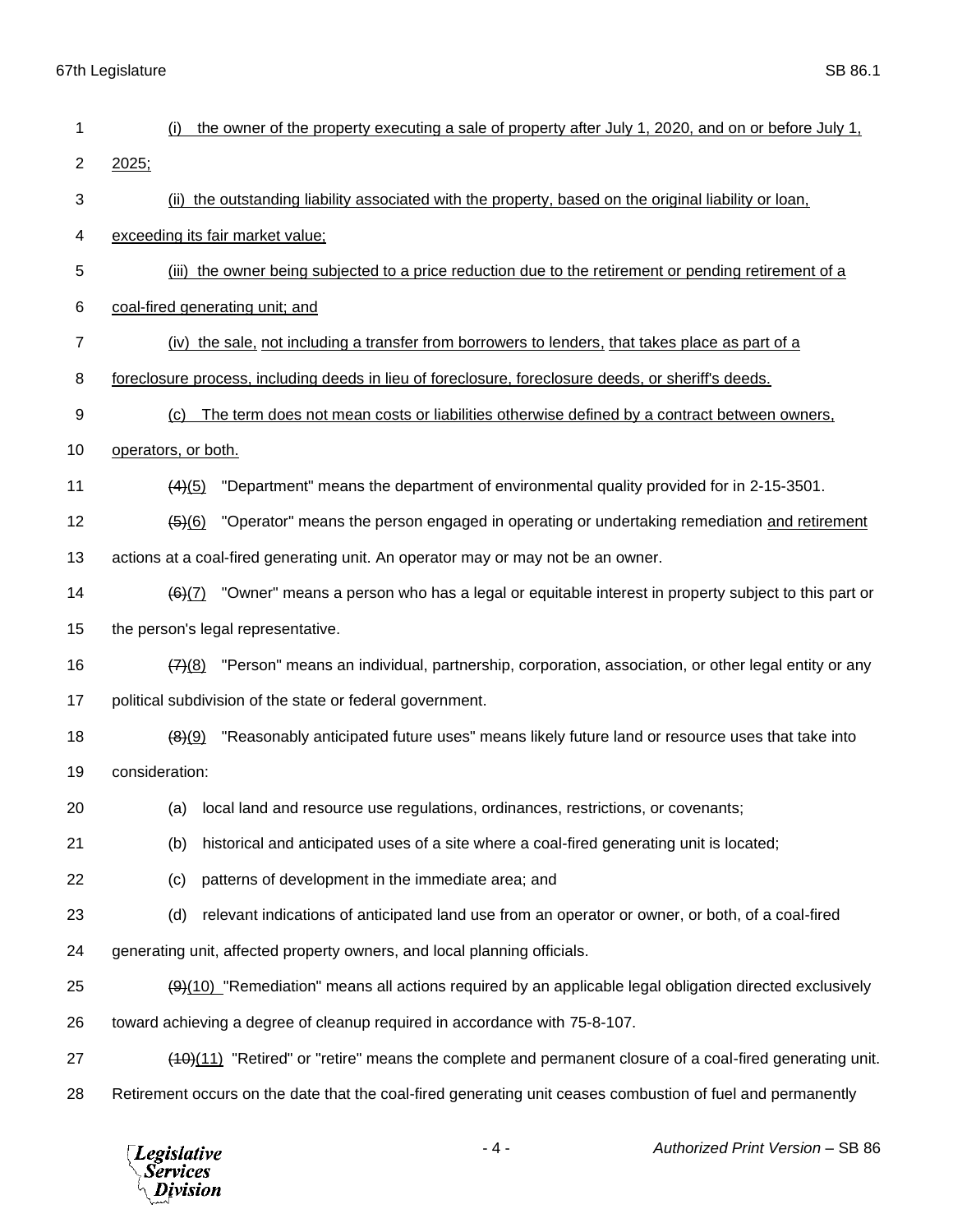| 1              | ceases to generate electricity."                                                                                       |
|----------------|------------------------------------------------------------------------------------------------------------------------|
| $\overline{c}$ |                                                                                                                        |
| 3              | Section 6. Section 75-8-105, MCA, is amended to read:                                                                  |
| 4              | Remediation and retirement plan. (1) No later than 3 months after At least 6 months<br>"75-8-105.                      |
| 5              | before a coal-fired generating unit is retired and but no earlier than 5 years prior to a coal-fired generating unit's |
| 6              | planned retirement, an owner shall submit a proposed remediation and retirement plan that contains:                    |
| 7              | the name of the operator of the coal-fired generating unit and the names and addresses of all<br>(a)                   |
| 8              | owners of the coal-fired generating unit;                                                                              |
| 9              | a general overview of the site where the unit is located, the unit itself, and affected property;<br>(b)               |
| 10             | the current and reasonably anticipated future uses of affected property; and<br>(c)                                    |
| 11             | remediation information, including:<br>(d)                                                                             |
| 12             | a list of reports, studies, or other evaluations related to remediation and specific remediation<br>(i)                |
| 13             | measures already completed or under way pursuant to any applicable legal obligation; and                               |
| 14             | (ii) the manner in which the remediation measures satisfy the requirements of 75-8-107 and a                           |
| 15             | description of how the owner will comply;                                                                              |
| 16             | an overview of the decommissioning requirements as defined in $75-8-103(4)(a)$ that are planned<br>(e)                 |
| 17             | for the coal-fired generating unit;                                                                                    |
| 18             | an overview of the decommissioning requirements as defined in 75-8-103(4)(b) and an estimate of<br>(f)                 |
| 19             | their costs, the data and assumptions supporting the cost estimate, and timeframes in which the                        |
| 20             | decommissioning requirements will be paid;                                                                             |
| 21             | a description of the owner's plans to address the employee rights, benefits, and pensions of union,<br>(g)             |
| 22             | salaried, and other employees affected by the retirement of the coal-fired generating unit; and                        |
| 23             | an overview of efforts to ensure that a local government attendant to the coal-fired generating unit<br>(h)            |
| 24             | is granted ownership of the affected local government's water rights and related infrastructure, ensuring the          |
| 25             | affected local government's ability to maintain its water supply and water rights.                                     |
| 26             | (a) If a coal-fired generating unit has more than one owner, the owners may jointly submit a<br>(2)                    |
| 27             | remediation and retirement plan in accordance with this part.                                                          |
| 28             | If the owners are unable to submit a joint plan, then each owner of the coal-fired generating unit<br>(b)              |
|                |                                                                                                                        |

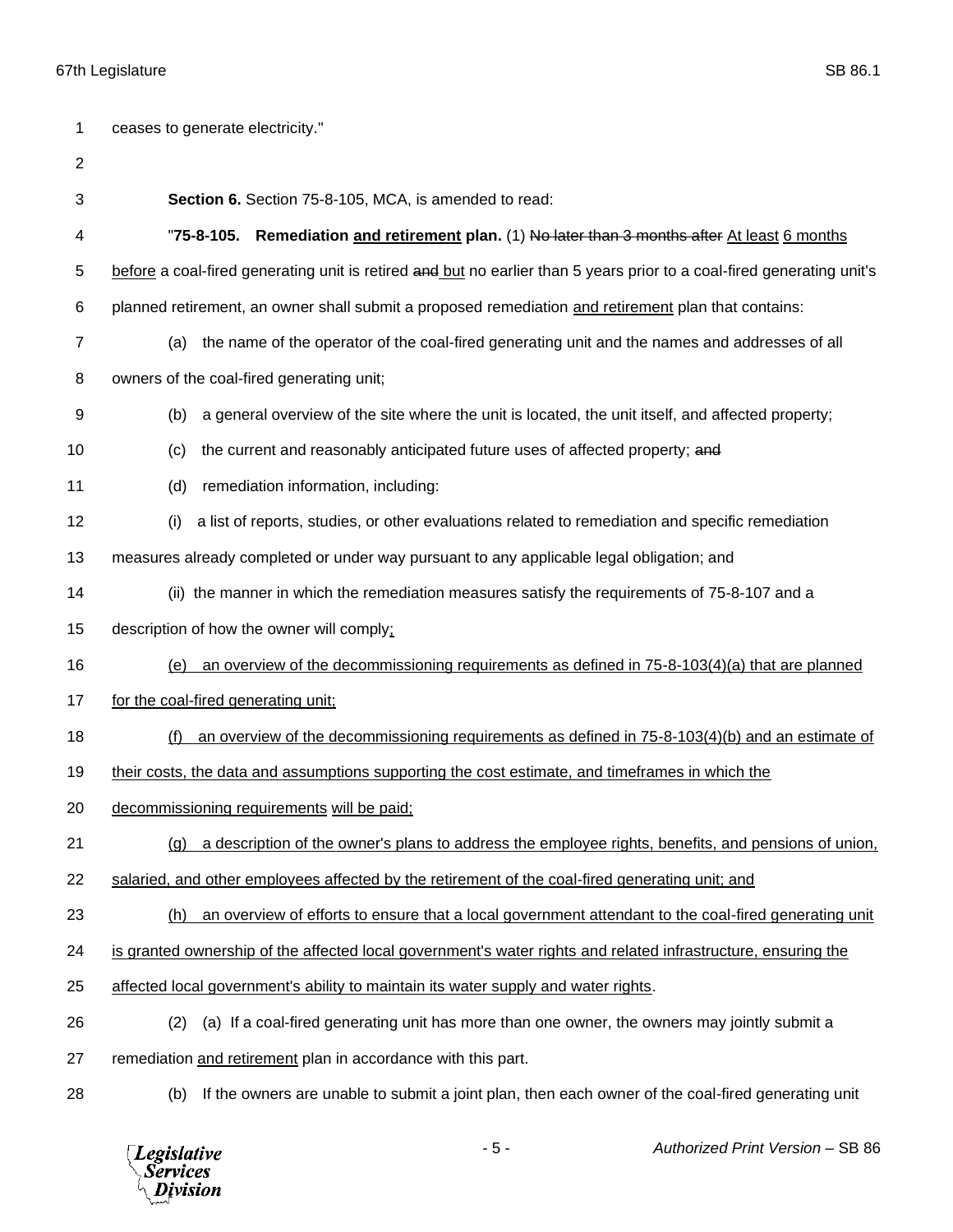that is being retired or is retired is responsible for meeting the requirements of this part. If separate plans are filed, the department shall ensure that the plans detail individual legal obligations and decommissioning requirements pursuant to 75-8-106(1)(c). If there is a conflict in the plans, the department shall reconcile the 4 conflict to ensure that the plans are consistent with existing law, and legal obligations, and decommissioning requirements. (3) A plan required pursuant to subsection (1) may consist of a plan for more than one unit that is retired at the same time and planned for simultaneous remediation and retirement. (4) The filing of a plan is not a commitment to retire a coal-fired generating unit on any particular date that is not otherwise required by an applicable legal obligation." **Section 7.** Section 75-8-106, MCA, is amended to read: "**75-8-106. Approval of plan -- time limits -- contents and expiration.** (1) (a) The department shall review for completeness a remediation and retirement plan and provide a written completeness notice to an owner within 60 days of receipt of the remediation and retirement plan and within 30 days of receipt of responses to notices of deficiencies. The initial completeness notice must include all deficiencies identified in the information submitted. (b) Review of the plan is not subject to Title 75, chapter 1, parts 1 through 3. 18 (c) If there are multiple owners, each owner is responsible only for decommissioning requirements as defined in 75-8-103(4)(b) based on the owner's percentage share of ownership in the unit that is retired.  $\leftarrow$  (c)(d) During the review period provided in subsection (5), an owner may respond in writing to the comments received by the department during the public comment period. 22 (2) The department shall provide formal written notification of approval or modification within 420 180 days of determining a proposed remediation and retirement plan is complete, unless the owner and the department agree to an extension of the review to a date certain. Any modification by the department is limited to a modification necessary to conform the plan to applicable legal obligations and decommissioning requirements. (3) The department may access the site where the unit is located, the unit itself, and affected property, at reasonable times and after reasonable notice to the owner, during review of the plan to confirm that



- 6 - *Authorized Print Version* – SB 86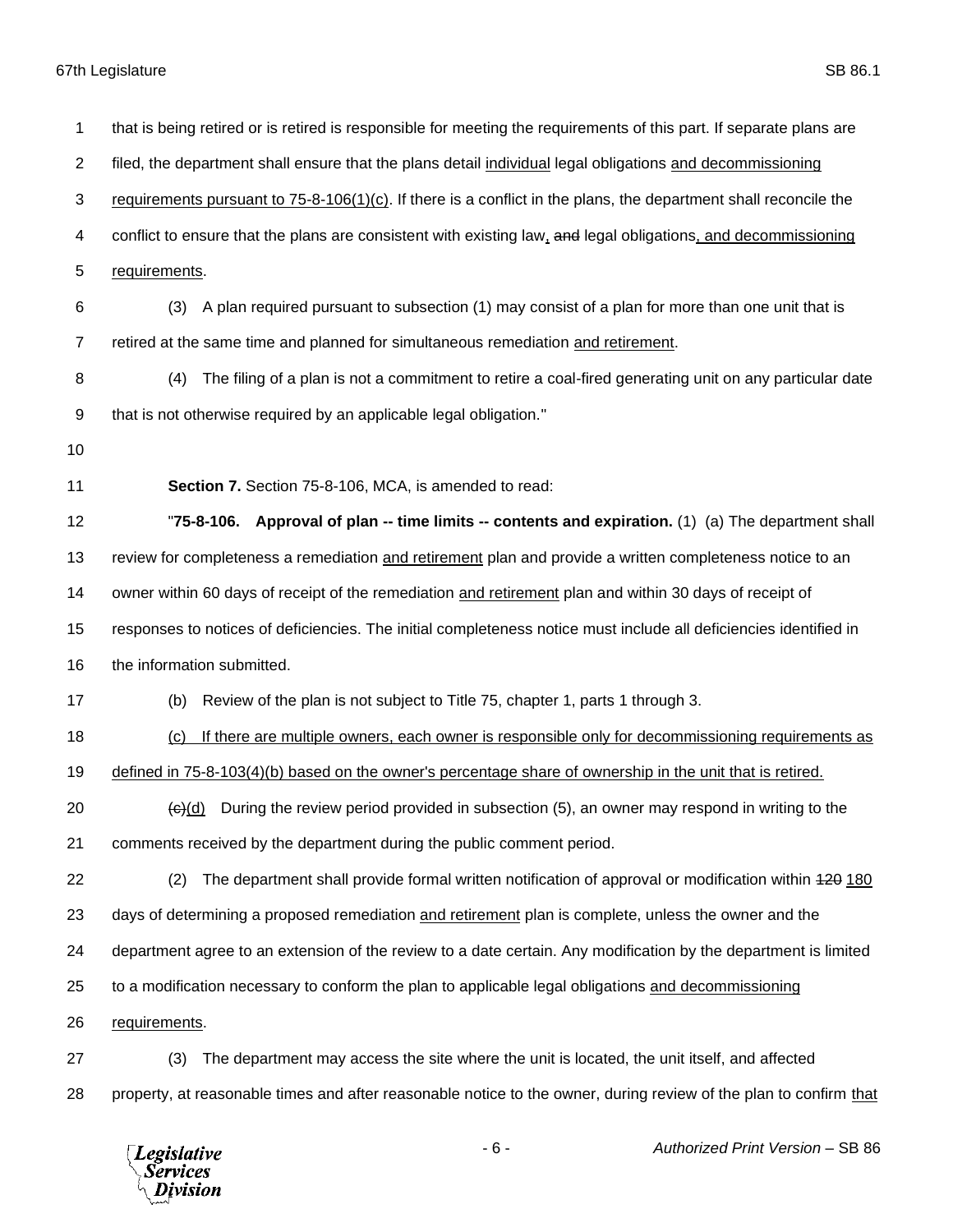information provided by the owner and is consistent with the proposed plan.

 (4) The department shall approve a remediation and retirement plan if the department concludes that the plan meets the requirements of this part.

 (5) Within 10 days of the date the department determines that a proposed remediation and retirement 5 plan is complete, the department shall publish a notice and brief summary of the proposed remediation and retirement plan in a daily newspaper of general circulation in the area affected and make the plan available to 7 the public. The department also shall also post the notice on its website. The notice must provide 45 60 days for submission of written comments to the department regarding the plan. The notice must also advise the public of the time and place of a public meeting at or near the coal-fired generating unit site regarding the 10 proposed remediation and retirement plan. The meeting must be held within 45 days of the date that written notice of the department's completeness determination is provided to the owner or operator. To the extent there is any conflict between the public notice provisions of this section and those contained in any applicable legal obligation, the provisions of the applicable legal obligation supersede the requirements of this subsection.

 (6) If a remediation and retirement plan is modified by the department, the department shall promptly provide the public with notice through its website and the owner with notice through a written statement of the reasons for modification. A modification may be appealed in accordance with 75-8-108.

(7) After a plan is approved, an owner of a coal-fired generating unit shall:

(a) implement remediation requirements in accordance with applicable legal obligations and

decommissioning requirements as defined in 75-8-103(4)(a) at the coal-fired generating unit based on a

schedule agreed to by the department and the owner; and

(b) provide payment for decommissioning requirements as defined in 75-8-103(4)(b) to be deposited

by the department in the coal-fired generating unit retirement grant program account established in [section 1].

 $\left(7\right)(8)$  (a) To the extent that remediation costs and decommissioning requirements as defined in 75-8-

103(4)(a) are not recovered or recoverable under other applicable legal obligations, the department may

recover its actual costs, including administrative costs, for its review of a plan and for its monitoring, inspection,

and enforcement activities related to the approved plan. Recovered costs must be deposited in the

environmental quality protection fund established in 75-10-704.

(b) To the extent that decommissioning requirements as defined in 75-8-103(4)(b) are not recovered



- 7 - *Authorized Print Version* – SB 86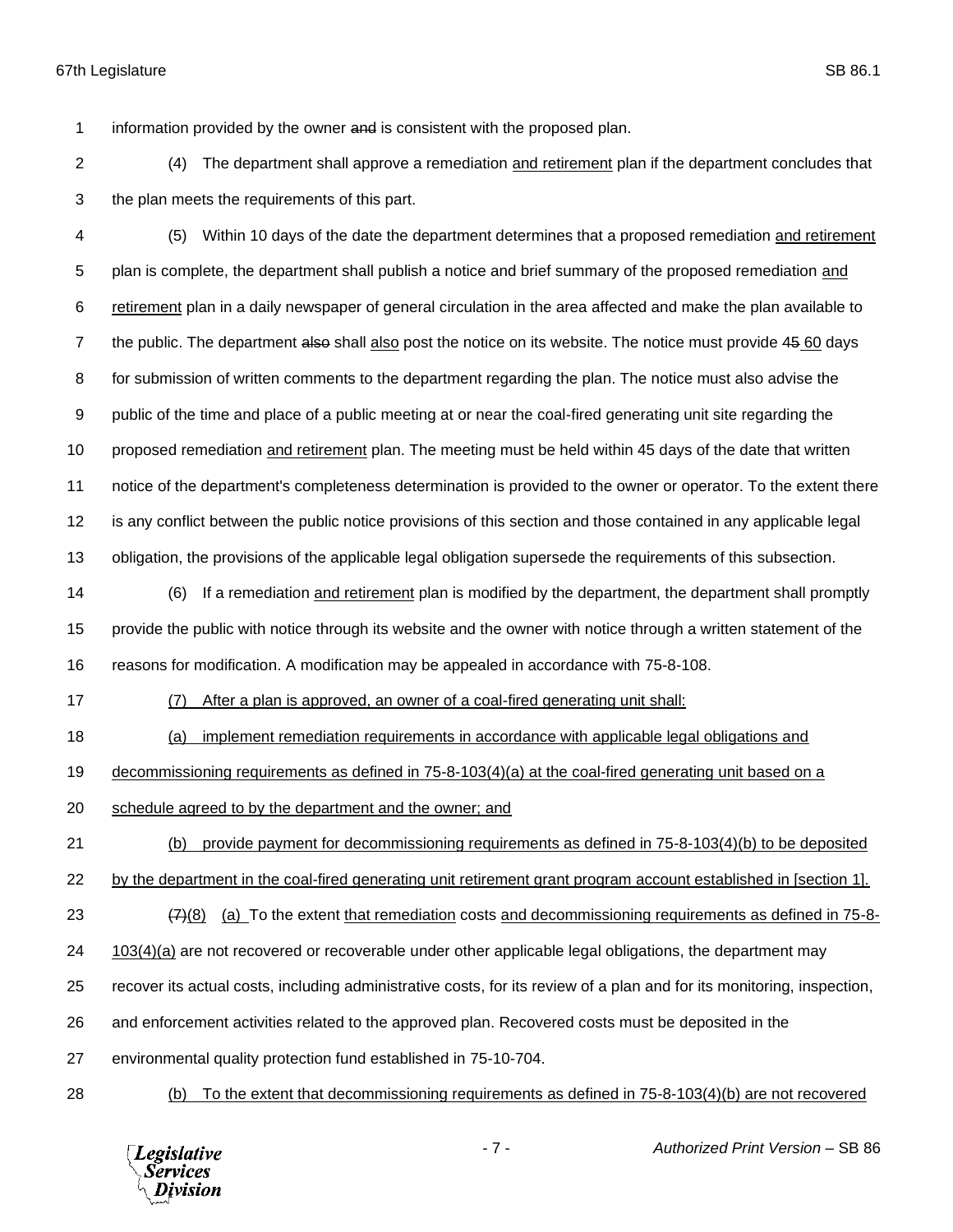| 1              | or recoverable, the department may recover its actual costs, including administrative costs, for its review of a    |
|----------------|---------------------------------------------------------------------------------------------------------------------|
| $\overline{2}$ | plan. Recovered costs must be deposited in the coal-fired generating unit retirement grant program account          |
| 3              | established in [section 1]."                                                                                        |
| 4              |                                                                                                                     |
| 5              | Section 8. Section 75-8-107, MCA, is amended to read:                                                               |
| 6              | Degree of cleanup required -- labor requirements. (1) A remediation Remediation<br>"75-8-107.                       |
| 7              | efforts to meet applicable legal obligations and decommissioning requirements as defined in 75-8-103(4)(a)          |
| 8              | included in a plan must demonstrate that it will meet the requirements of subsection (2) and attain a degree of     |
| 9              | cleanup of the affected property consistent with, but not more stringent than, applicable legal obligations, giving |
| 10             | consideration to reasonably anticipated future uses of affected property.                                           |
| 11             | When contracting for the performance of construction, alteration, demolition, installation, repair, or<br>(2)       |
| 12             | maintenance work to implement a remediation and retirement plan, an owner shall require that its contractors        |
| 13             | and any subcontractors use a skilled and trained workforce to perform all remediation. Contracts signed must        |
| 14             | require contractors and subcontractors to:                                                                          |
| 15             | pay the standard prevailing rate of wages as defined in 18-2-401 for remediation; and<br>(a)                        |
| 16             | pay apprentice wage rates, as applicable, in accordance with 39-6-108 for remediation completed<br>(b)              |
| 17             | by an apprentice employed by a contractor or subcontractor."                                                        |
| 18             |                                                                                                                     |
| 19             | Section 9. Section 75-8-108, MCA, is amended to read:                                                               |
| 20             | "75-8-108. Remediation and retirement plan -- appeal -- venue. (1) (a) Subject to subsection                        |
| 21             | (1)(b), an owner or any person whose interests are or may be materially adversely affected by a final decision      |
| 22             | of the department to approve or modify a remediation and retirement plan under this part may file for judicial      |
| 23             | review of the department's decision. The request for judicial review and a statement of the basis for the review    |
| 24             | must be filed with the court within 30 days of the department's decision.                                           |
| 25             | In order for a person to file a request for review under subsection $(1)(a)$ , a person must have either<br>(b)     |
| 26             | submitted comments to the department on a remediation and retirement plan or submitted comments at a                |
| 27             | public meeting held in accordance with 75-8-106(5), or the person must be challenging a change made by the          |
| 28             | department between the draft and final plan.                                                                        |

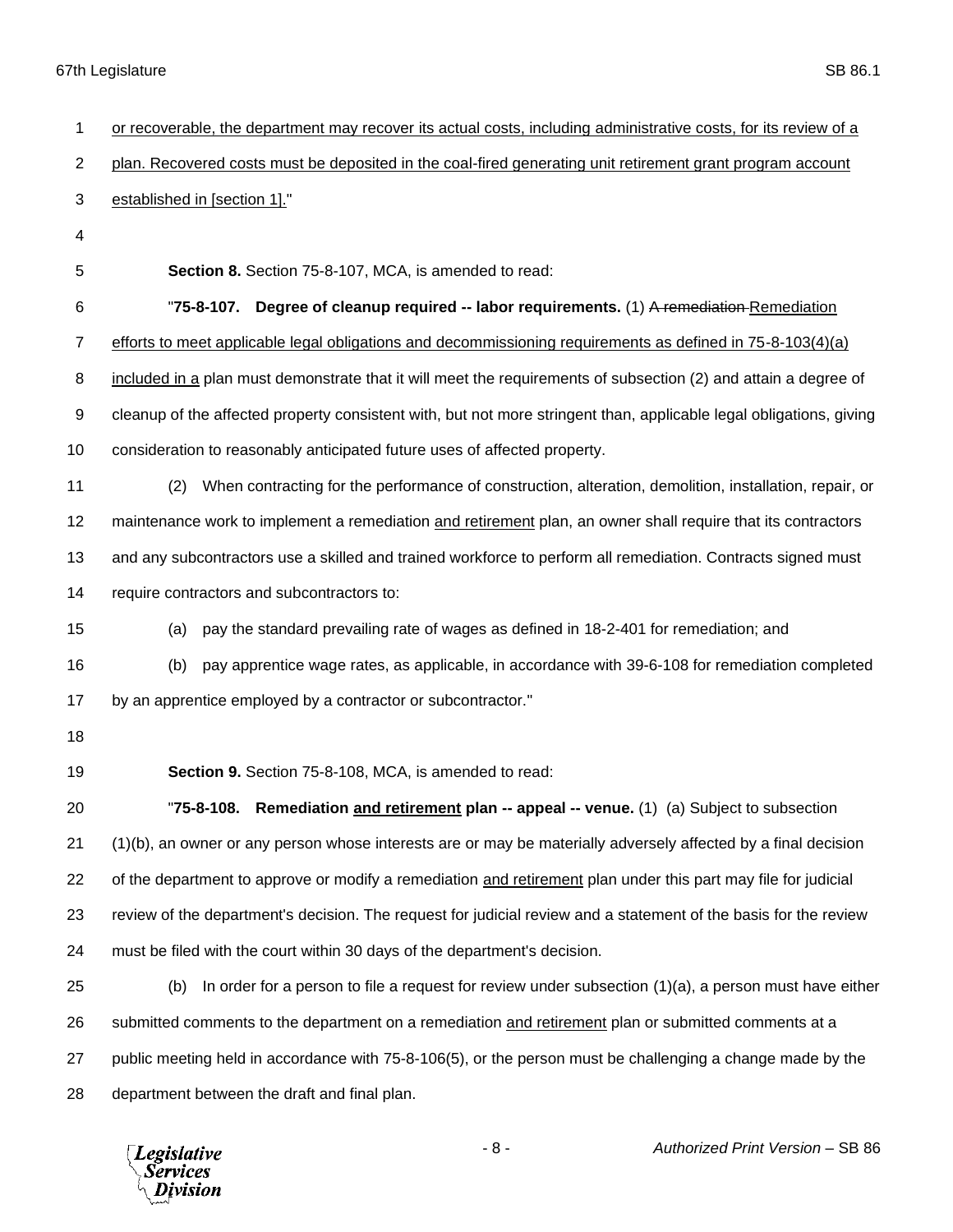| 1                | An owner may appeal the department's decision on a plan by submitting a request for judicial<br>(2)                |
|------------------|--------------------------------------------------------------------------------------------------------------------|
| $\overline{2}$   | review. The request for judicial review and the statement of the basis for the review must be filed with the court |
| 3                | within 30 days of the department's decision.                                                                       |
| 4                | In considering a request for review under this part, the court shall uphold the decision made by the<br>(3)        |
| 5                | department unless the objecting person can demonstrate, on the administrative record, that the department's        |
| 6                | decision was arbitrary and capricious or otherwise not in accordance with the law.                                 |
| 7                | A petition for judicial review under this section must be brought in the first judicial district, Lewis<br>(4)     |
| 8                | and Clark County district court of the county where the coal-fired generating unit is located."                    |
| $\boldsymbol{9}$ |                                                                                                                    |
| 10               | Section 10. Section 75-8-109, MCA, is amended to read:                                                             |
| 11               | "75-8-109. Enforcement of plan -- penalty. (1) If the department finds that an owner has failed to file            |
| 12               | a plan or implement an approved plan, it may serve written notice of the violation, by certified mail, on the      |
| 13               | owner. The notice must specify the provisions of this part and the facts alleged to constitute a violation. The    |
| 14               | notice must include an order to take necessary corrective action within a reasonable period of time. The time      |
| 15               | period must be stated in the order. Service by mail is complete on the date of mailing.                            |
| 16               | The department's order becomes final unless, within 30 days after notice of the department's<br>(2)                |
| 17               | decision or determination, the owner submits to the department a written request for a hearing specifying the      |
| 18               | grounds for the appeal.                                                                                            |
| 19               | (a) An action initiated under this section may include an administrative penalty determined by the<br>(3)          |
| 20               | department for each day of a violation. If an order issued by the department under this section requires the       |
| 21               | payment of an administrative civil penalty, the department shall state findings and conclusions describing the     |
| 22               | basis for its penalty assessment.                                                                                  |
| 23               | Administrative penalties collected under this section for failure to complete remediation activities<br>(b)        |
| 24               | or decommissioning requirements as defined in $75-8-103(4)(a)$ must be deposited in the environmental quality      |
| 25               | protection fund established in 75-10-704.                                                                          |
| 26               | Administrative penalties collected under this section for failure to complete decommissioning<br>(c)               |
| 27               | requirements as defined in 75-8-103(4)(b) must be deposited in the coal-fired generating unit retirement grant     |
| 28               | program account established in [section 1].                                                                        |
|                  |                                                                                                                    |

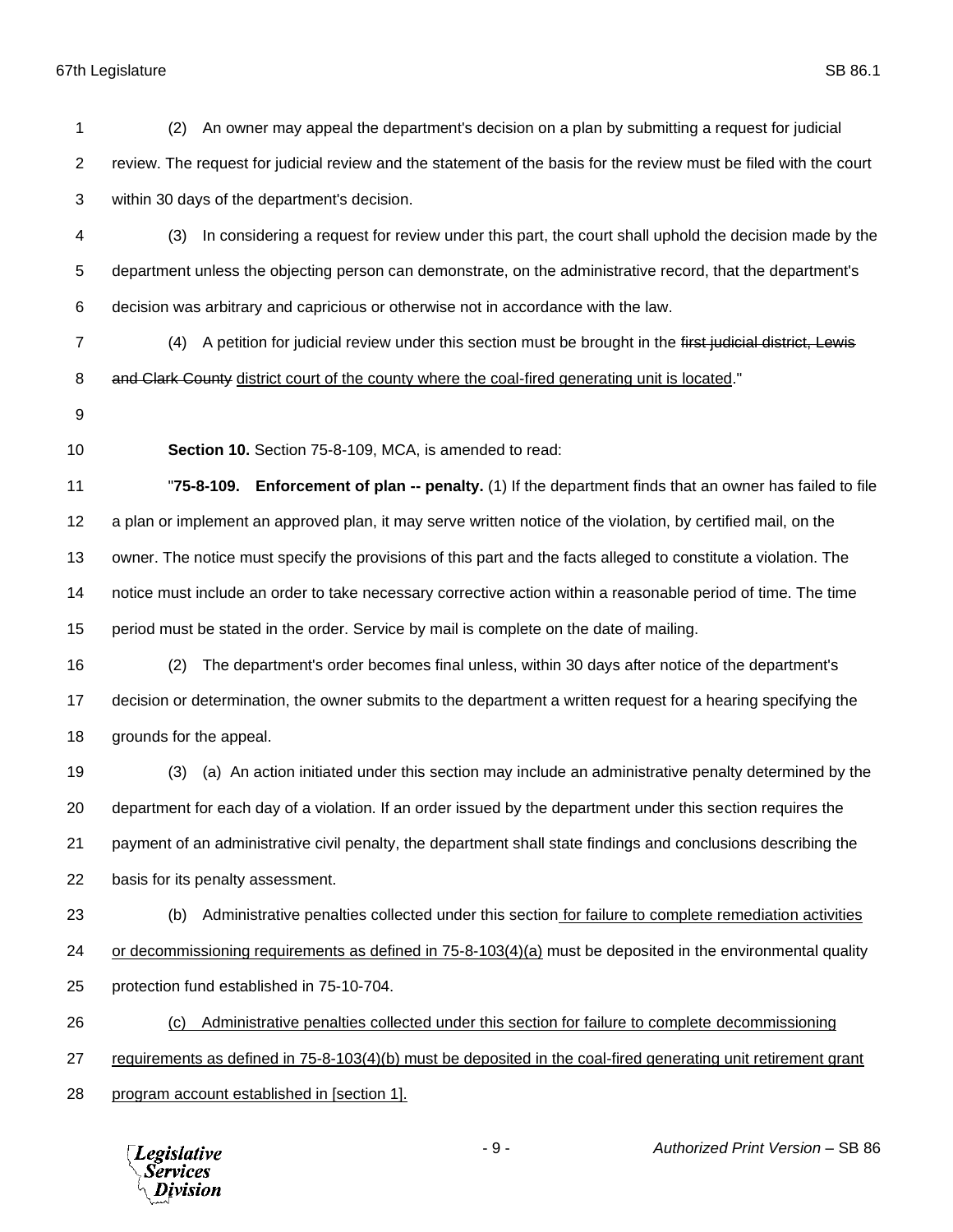| 1  | In determining the amount of penalty to be assessed for an alleged violation under this section,<br>$\overline{(e)(d)}$   |
|----|---------------------------------------------------------------------------------------------------------------------------|
| 2  | the department shall consider the penalty factors in 75-1-1001.                                                           |
| 3  | The department may bring a judicial action to enforce a final administrative order issued<br><del>(d)</del> (e)           |
| 4  | pursuant to this subsection (3). The action must be filed in the district court of the first judicial district, Lewis and |
| 5  | Clark County county where the coal-fired generating unit is located."                                                     |
| 6  |                                                                                                                           |
| 7  | Section 11. Section 75-10-704, MCA, is amended to read:                                                                   |
| 8  | "75-10-704. Environmental quality protection fund. (1) Subject to legislative fund transfers, there is                    |
| 9  | in the state special revenue fund an environmental quality protection fund to be administered as a revolving              |
| 10 | fund by the department. The department is authorized to expend amounts from the fund necessary to carry out               |
| 11 | the purposes of this part.                                                                                                |
| 12 | The fund may only be used by the department only to carry out the provisions of this part and for<br>(2)                  |
| 13 | remedial actions taken by the department pursuant to this part in response to a release of hazardous or                   |
| 14 | deleterious substances.                                                                                                   |
| 15 | The department shall:<br>(3)                                                                                              |
| 16 | except as provided in subsection (7), establish and implement a system, including the preparation<br>(a)                  |
| 17 | of a priority list, for prioritizing sites for remedial action based on potential effects on human health and the         |
| 18 | environment; and                                                                                                          |
| 19 | investigate, negotiate, and take legal action, as appropriate, to identify liable persons, to obtain the<br>(b)           |
| 20 | participation and financial contribution of liable persons for the remedial action, to achieve remedial action, and       |
| 21 | to recover costs and damages incurred by the state.                                                                       |
| 22 | There must be deposited in the fund:<br>(4)                                                                               |
| 23 | all penalties, forfeited financial assurance, natural resource damages, and remedial action costs<br>(a)                  |
| 24 | recovered pursuant to 75-10-715;                                                                                          |
| 25 | all administrative penalties assessed pursuant to 75-10-714 and all civil penalties assessed<br>(b)                       |
| 26 | pursuant to 75-10-711(5);                                                                                                 |
| 27 | funds allocated to the fund by the legislature;<br>(c)                                                                    |
| 28 | proceeds from the resource indemnity and ground water assessment tax as authorized by 15-38-<br>(d)                       |
|    |                                                                                                                           |

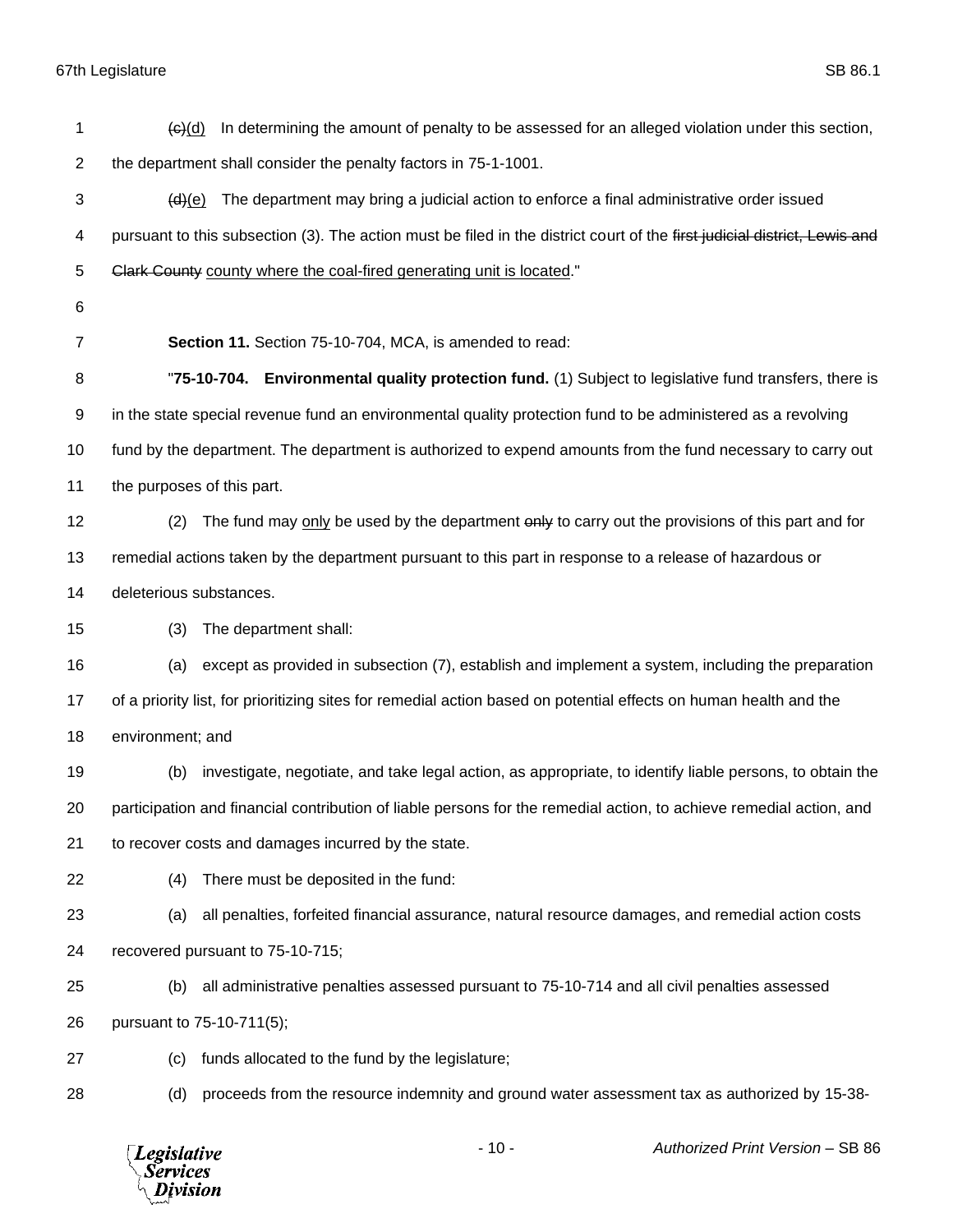| 1              | 106;                                              |                                                                                                                      |
|----------------|---------------------------------------------------|----------------------------------------------------------------------------------------------------------------------|
| $\overline{c}$ | (e)                                               | funds received from the interest income of the resource indemnity trust fund pursuant to 15-38-                      |
| 3              | 202;                                              |                                                                                                                      |
| 4              | (f)                                               | funds received from the interest income of the fund;                                                                 |
| 5              | (g)                                               | funds received from settlements pursuant to 75-10-719(7);                                                            |
| 6              | (h)                                               | funds received from the interest paid pursuant to 75-10-722;                                                         |
| 7              | (i)                                               | costs recovered pursuant to $75-8-106(7)$ $75-8-106(8)(a)$ and penalties recovered pursuant to $75-8-106(8)$         |
| 8              | 109 75-8-109(3)(b); and                           |                                                                                                                      |
| 9              | (i)                                               | funds transferred from the orphan share account pursuant to 75-10-743(10). The full amount of                        |
| 10             |                                                   | these funds must be dedicated each fiscal year as follows:                                                           |
| 11             | (i)                                               | 50% to the state's contribution for cleanup and long-term operation and maintenance costs at the                     |
| 12             |                                                   | Libby asbestos superfund site and allocated pursuant to 75-10-1603 and 75-10-1604; and                               |
| 13             |                                                   | (ii) 50% to metal mine reclamation projects at abandoned mine sites, as provided in 82-4-371. This                   |
| 14             |                                                   | subsection (4)(j)(ii) does not apply to exploration or mining work performed after March 9, 1971. Projects           |
| 15             |                                                   | funded under this subsection $(4)(j)(ii)$ are not subject to the requirements of Title 75, chapter 10, part 7.       |
| 16             | (5)                                               | Whenever a legislative appropriation is insufficient to carry out the provisions of this part and                    |
| 17             |                                                   | additional money remains in the fund, the department shall seek additional authority to spend money from the         |
| 18             |                                                   | fund through the budget amendment process provided for in Title 17, chapter 7, part 4.                               |
| 19             | (6)                                               | Whenever the amount of money in the fund is insufficient to carry out remedial action, the                           |
| 20             |                                                   | department may apply to the governor for a grant from the environmental contingency account established              |
| 21             |                                                   | pursuant to 75-1-1101.                                                                                               |
| 22             | (7)                                               | (a) There is established a state special revenue account for all funds donated or granted from                       |
| 23             |                                                   | private parties to remediate a specific release at a specific facility. There must be deposited into the account the |
| 24             |                                                   | interest income earned on the account. A person is not liable under 75-10-715 solely as a result of contributing     |
| 25             | to this account.                                  |                                                                                                                      |
| 26             | (b)                                               | Funds donated or granted for a specific project pursuant to this subsection (7) must be                              |
| 27             |                                                   | accumulated in the fund until the balance of the donated or granted funds is sufficient, as determined by the        |
| 28             |                                                   | department, to remediate the facility pursuant to the requirements of 75-10-721 for which the funds are              |
|                | <b>Legislative</b><br><b>Services</b><br>Division | $-11-$<br>Authorized Print Version - SB 86                                                                           |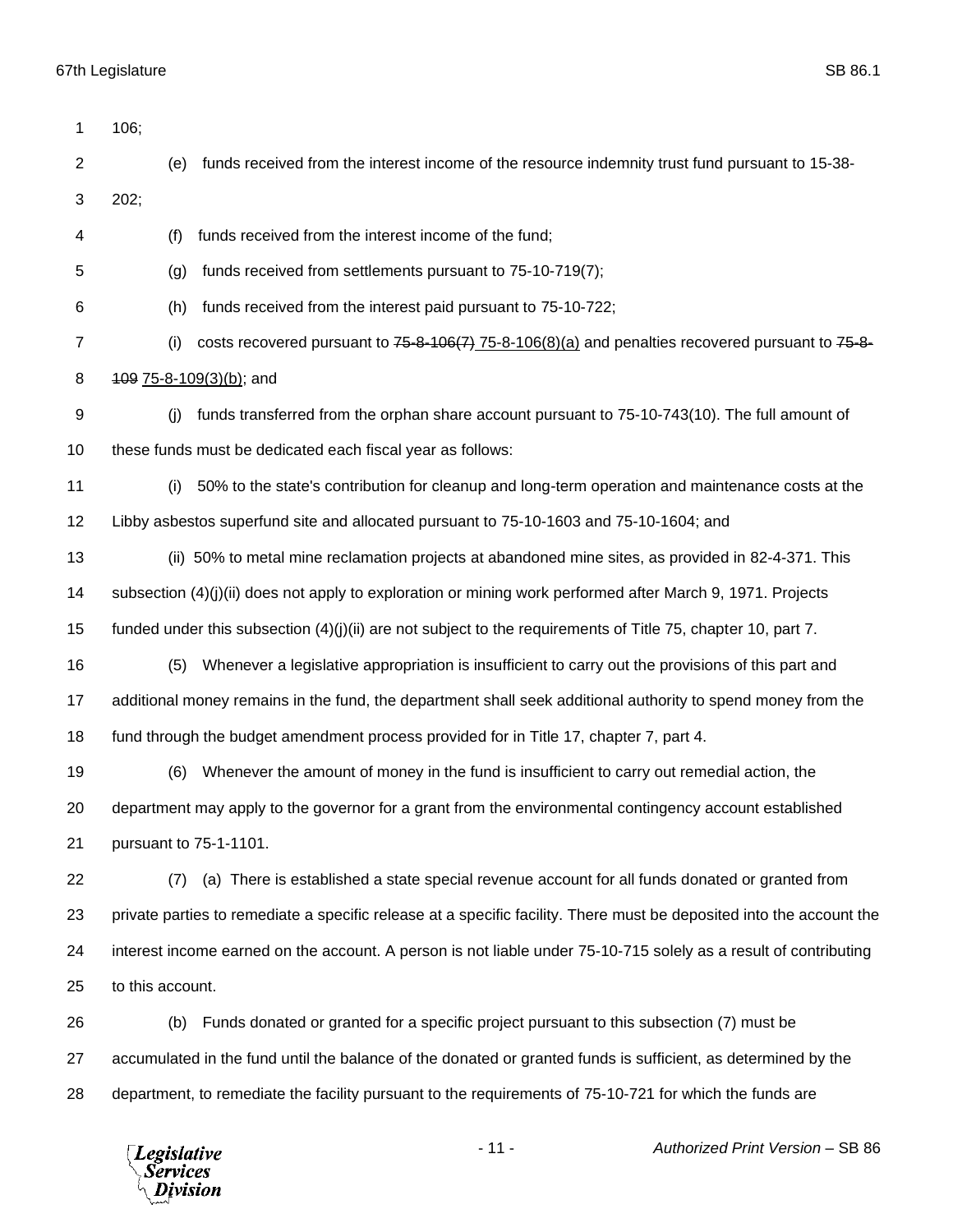donated.

 (c) If the balance of the fund created in this subsection (7), as determined by the department pursuant to the requirements of 75-10-721, is not sufficient to remediate the facility within 1 year from the date of the initial contribution, all donated or granted funds, including any interest on those donated or granted funds, must be returned to the grantor.

 (d) If the balance for a specific project is determined by the department to be sufficient to remediate the facility pursuant to the requirements of 75-10-721, the department shall give that site high priority for remedial action, using the funds donated under this subsection (7).

 (e) This subsection (7) is not intended to delay, to interfere with, or to diminish the authority or actions of the department to investigate, negotiate, and take legal action, as appropriate, to identify liable persons, to obtain the participation and financial contribution of liable persons for the remedial action, to achieve remedial action, and to recover costs and damages incurred by the state.

 (f) The department shall expend the funds in a manner that maximizes the application of the funds to physically remediating the specific release.

 (8) (a) A person may donate in-kind services to remediate a specific release at a specific facility pursuant to subsection (7). A person who donates in-kind services is not liable under 75-10-715 solely as a result of the contribution of in-kind services.

 (b) A person who donates in-kind services with respect to remediating a specific release at a specific facility is not liable under this part to any person for injuries, costs, damages, expenses, or other liability that results from the release or threatened release, including but not limited to claims for indemnification or contribution and claims by third parties for death, personal injury, illness, loss of or damage to property, or economic loss.

 (c) Immunity from liability, pursuant to subsection (8)(b), does not apply in the case of a release that is caused by conduct of the entity providing in-kind services that is negligent or grossly negligent or that constitutes intentional misconduct.

 (d) When a person is liable under 75-10-715 for costs or damages incurred as a result of a release or threatened release of a hazardous or deleterious substance, the person may not avoid that liability or responsibility under 75-10-711 by subsequent donations of money or in-kind services under the provisions of